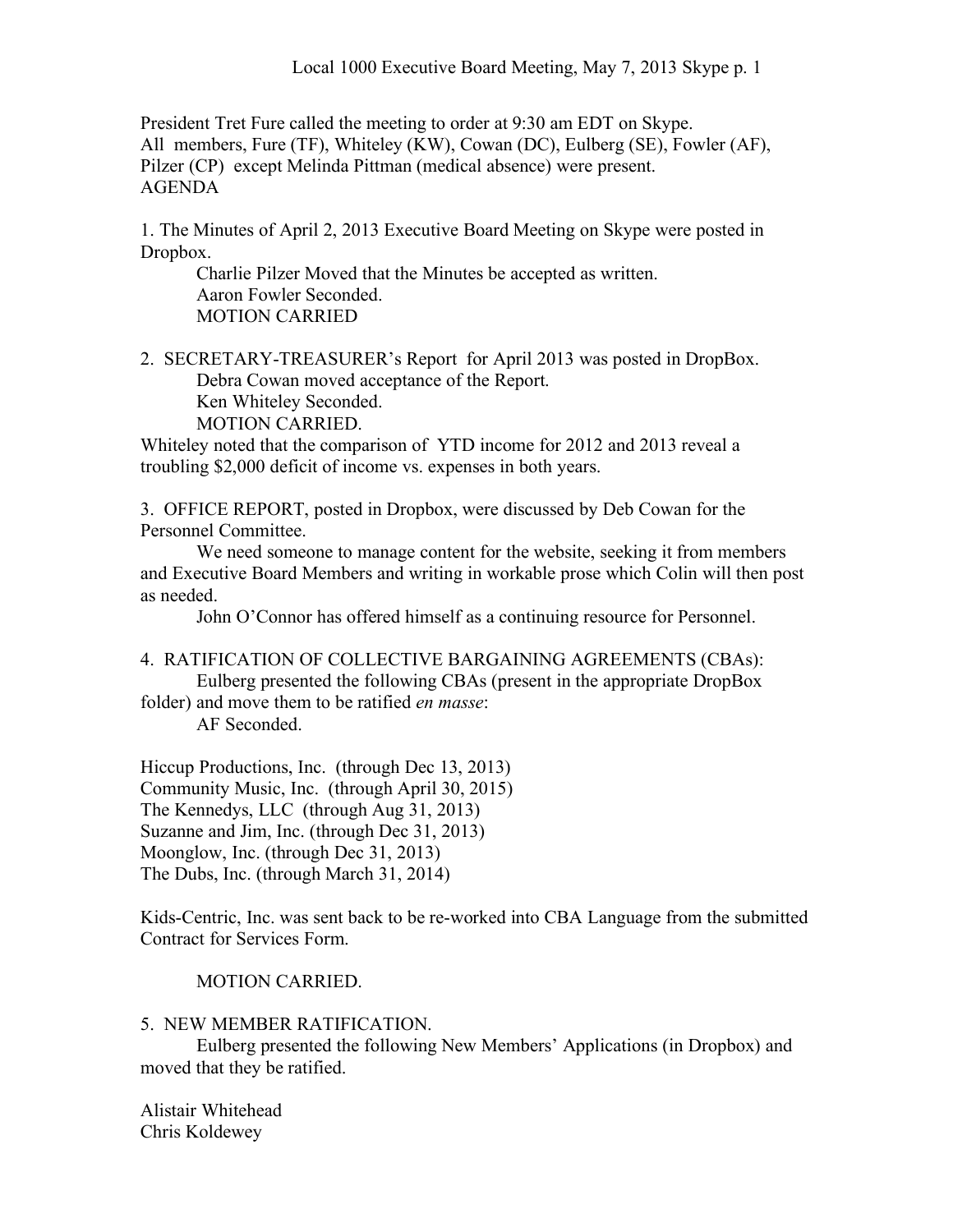Darryl Pousen Emily Burgess Jan Seides Joel Schwartz Jonathan Wong Karla Pilgrim Lindsay Beaver Mara Levine Micahel Archer Mike Mezzatesta Renee Batten Sam Baker Terri Eddy

In addition, Eulberg moved Ratification of the following members from presentation at earlier meetings:

Susan Puhfal Robinson Matt Mosinier Taylor Ashton

DC Seconded. MOTION CARRIED.

6. OCFF PROPOSAL was offered by V. Pres. Whiteley.

"We support the principle of negotiations between Local 1000 of the Americna Federation of Musicians and OCFF member festivals towards the goal of creating collective bargaining agreements between the musicians and the festival at which they perform."

The Executive Board agreed to this proposal and KW will communicate it to OCFF.

7. Discussion about CBA QUESTIONS raised by Pilzer. He will consult McCutcheon.

8. FUNDRAISING Report was given by Pilzer.

Cathy Fink is willing to curate the Tune-A-Month idea, but needs others to do the legwork of setting it up. Two needs were identified: 1) someone to solicit items, 2) people to do promotion. AF will research among our members. TF will consult Janis Ian for guidance. DC, CP and Cathy Fink will meet in person this weekend. (5/10-12)

9. MEMBERSHIP SERVICES COMMITTEE Report was given verbally by Fowler.

The Committee has met again and all new members since Highlander 2012 have been contacted or messages have been sent. The New Member Packet is being revised. DC will revise LS-1 Info. KW will provide LPCC info.

10. FAIR TRADE MUSIC. No Report.

11. SERFA. Details are firming up.